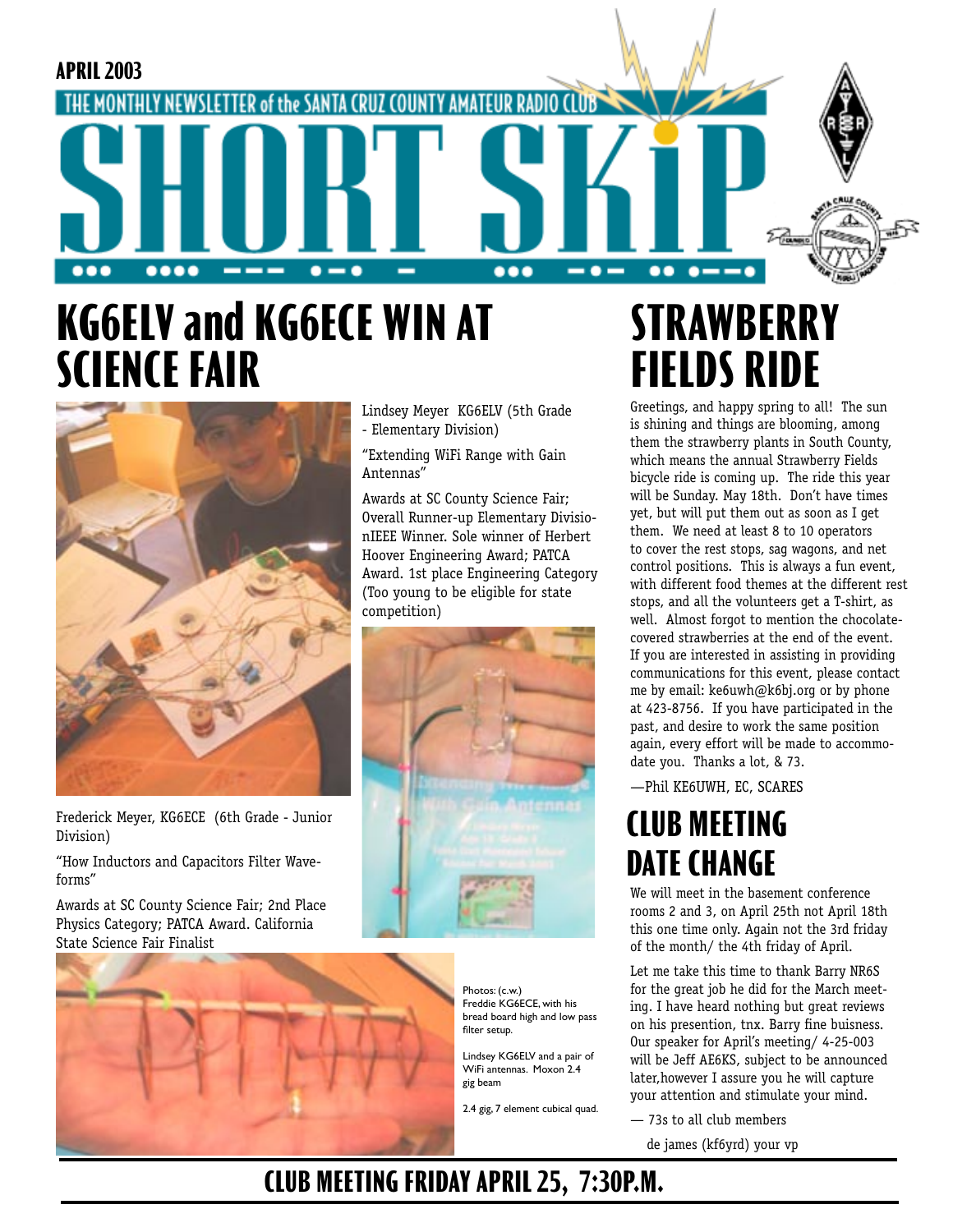## **2 APRIL 2003 3**



Published 12 times per year. Free to members. *Santa Cruz County Amateur Radio Club, Inc.* Post Office Box 238 Santa Cruz, CA 95061-0238

Editor and Publisher Ron Baldwin, K6EXT (831) 419-1025 K6EXT@fireclay.com Columnist: Art Lee, WF6P Writer: Ron Skelton, W6WO Distribution: Elaine Pennell, KE6FRA

### **Cake Crumbs contined**

grease. Barry NR6S described the way his G5RV and 3 element tri-bander compare with respect to an, as yet undefined, local noise source.

Dave KE6HQZ described the way HP instruments communicate over the HPIB/ IEEE 488 bus and how HP specialized computer business had suffered in the early days of Apple Macs and PCs. Dave likes the idea of a matrix to show member interests and skills so perhaps he will kick this idea along.

There was so much going on at this session I have only covered what I could distill from the S7 noise level but as you can see it was truly a fun morning. We missed Eric who is no doubt submerged in some tropical water somewhere. Watch for news on our next session.

—73, Ron W6WO

### **FOR SALE**

Alda Harbaugh, widow of Dave W6TUW, still has a few things left for sale.

2 each, ICOM battery pack chargers, consisting of a wall plug and a part that slips on to a battery pack.

1 each, MFJ Super Keyboard.

Make an offer.

Contact Allen WB6RWU

**I** can't believe it but another month has gone bye and it's time for a club meeting. gone bye and it's time for a club meeting. Life has been good for us Santa Cruzites. The weather has been beautiful and spring has definitely sprung! Cap was saying(good job Cap) on the net the other night that we have 130 some members. Thanks for the sup-**Prez Sez** port. It's nice to know that our club is going strong. I'm sure everyone already knows that we meet on the last Friday of the month this

> month for our meeting so I guess I wont have to tell you(gasp). Jim KF6YRD has been hard at work arranging

our space and working on our next speaker. Thanks Jim for the good work my friend we all appreciate it! Sue Ann and I have really enjoyed our friendships we have made with the many club members. It has really enriched our lives. We often talk about the great club experiences that all of us share every year, like field day and our special dinners. The meetings are so fun it's hard to leave our meeting room on time. We often don't and lots of times end up talking in the parking lot with the gang until past my bed time(but no worries mate I'll sleep in on Saturday!). I hope I see all of you this month, please come up to me and say something. Keep up the good work and have your radios warmed up, —73 Richard

# uct called Arcless that uses silver-loaded **THE DIGITAL DUDE**

RTTY - new interest in an old digital mode.

Getting Started in RTTY

The recent explosion in sound card driven digital modes in ham radio seems to have also sparked new interest in the original digital mode, RTTY (radio teletype).

• The best place to start is the AA5AU RTTY Page at [www.aa5au.com/rtty.html](http://www.aa5au.com/rtty.html) in the "Getting Started on RTTY" section. This page describes how to set up for RTTY using an excellent (and free) Windows program called MMTTY. You can download MMTTY at [www.qsl.net/](http://www.qsl.net/mmhamsoft/) [mmhamsoft/](http://www.qsl.net/mmhamsoft/) (the MM part in the name refers to the initials of the author, Makoto Mori, JE3HHT).

• If you are set up with your computer and transceiver to do PSK-31 then you are also ready to try RTTY.

If your computer is not interfaced with your transceiver the RTTY Page has a description on how to build a simple interface for RTTY. Or any of the commercial interfaces that do PSK-31 will also work for RTTY.

Why Use RTTY

I like to use RTTY for a number of reasons including propagation, contesting and DXing.

• The narrow band RTTY signal (350 Hz) "carries" much farther from my QTH than SSB. Much like my PSK-31 signal does.

• RTTY is by far the "king" of digital contesting modes. I have used both PSK-31 and RTTY in the ARRL RTTY Roundup contest and RTTY activity swamps PSK-31 activity by a factor of a hundred to one. ARRL Field Day is the one contest that does enjoy great PSK-31 activity.

For those people interested in RTTY contesting AA5AU also has the RTTY Contesting Page ([www.rttycontesting.com](http://www.rttycontesting.com)). This site is dedicated to RTTY mode contesting using the commercial program WriteLog for Windows.

• RTTY seems to be the digital mode of choice for DXpeditions. Some DXpeditions also do PSK-31 but they all seem use RTTY if they are going to do digital operations.

More RTTY Information

The best places for continuing RTTY information are the email reflectors for RTTY and for WriteLog.

• RTTY – [http://lists.contesting.com/](http://lists.contesting.com/mailman/listinfo/rtty) [mailman/listinfo/rtty](http://lists.contesting.com/mailman/listinfo/rtty)

• WriteLog - [http://lists.contesting.com/](http://lists.contesting.com/mailman/listinfo/writelog) [mailman/listinfo/writelog](http://lists.contesting.com/mailman/listinfo/writelog)

The following interfaces will connect your computer to your transceiver for both RTTY and PSK-31:

• Rascal – [www.buxcommco.com](http://www.buxcommco.com)

• Rigblaster – [www.westmountainradio.co](http://www.westmountainradio.com) [m](http://www.westmountainradio.com)

- SignalLink [www.tigertronics.com](http://www.tigertronics.com)
- MFJ Soundcard Radio Interface [www.mfjenterprises.com](http://www.mfjenterprises.com)
- Marc, [W6ZZZ@arrl.net](mailto:W6ZZZ@arrl.net)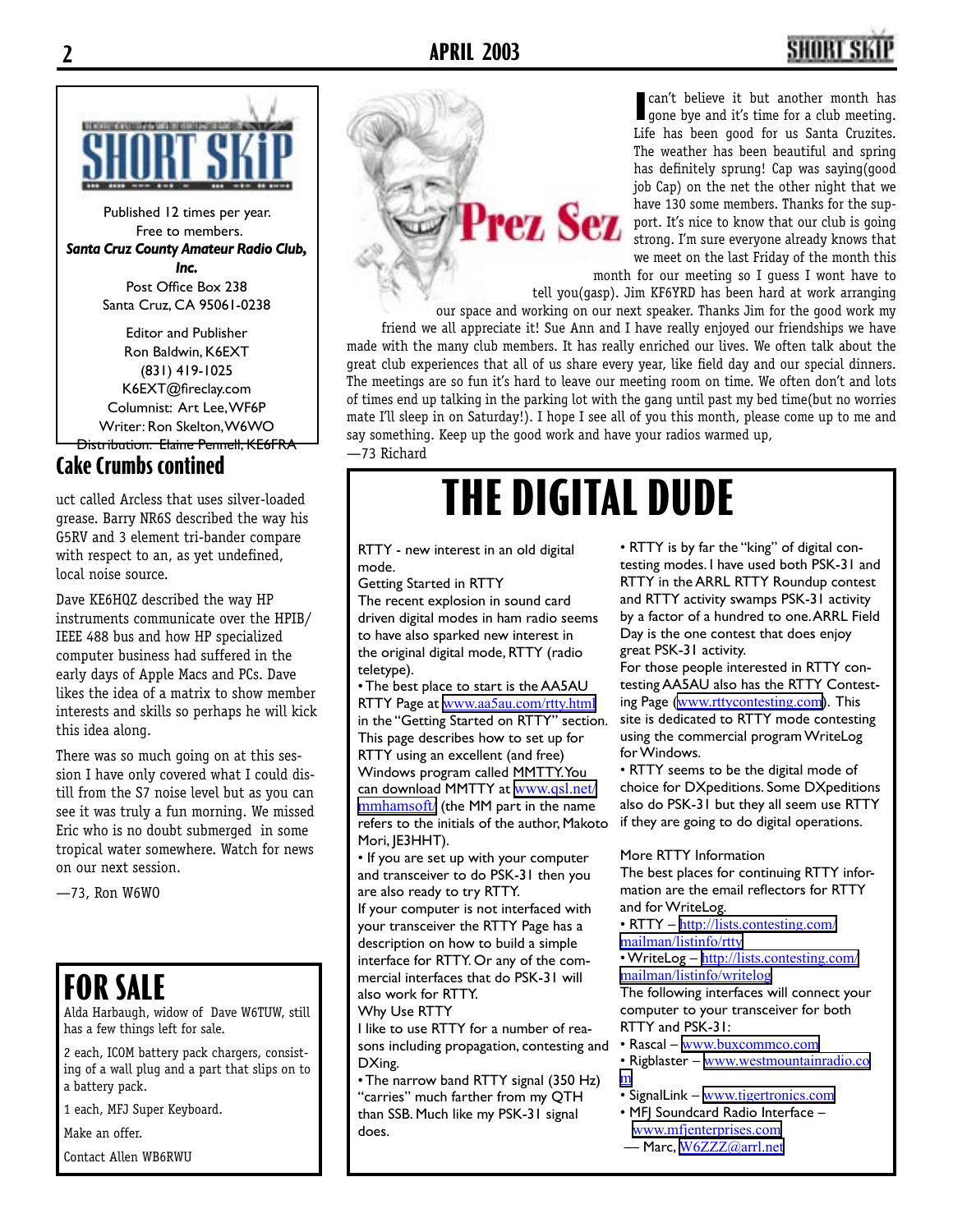## **2 APRIL 2003 3**



I had wondered if our CAKE meeting on the 12th would be poorly attended due to rain but on the contrary it turned out even more exhilarating than usual. We concentrated on the science projects being developed by Lindsey KG6ELV and Freddie KG6ECE.

Lindsey's subject was antennas to increase performance of WiFi communications which you all know is around 2.4 GHz. How about a 7 element cubical quad with full performance documentation ? My favorite however was her micro Moxon beam and to quote Lindsey " I like the Moxon best, it isn't hard to aim and it looks real cool". OM Les Moxon will surely get to hear about his legacy and he will be thrilled to know that her pet HAMpster is now called Moxon.

Freddie brought his breadboard project that demonstrates the way inductors and capacitors perform in filters. Low pass band pass and high pass filters were built from scratch, modelled with sophisticated computer tools and evaluated with a software spectrum analyzer.

We discussed with Freddie Monte Carlo analysis and talked about how filters behave with complex waveforms like music and square waves. Your scribe along with all present are truly in awe of their work and I believe the ARRL should become aware of their work.

It is always great to have Pat AA6EG come all the way from Monterey to be with us, as usual he had lots to contribute. Please note that Ham Radio will be featured during the Fes-

tival of Wind down in Marina, May 10 and 11th. Sounds like a fun event all round and Pat is looking for more support from our club and invites you to contact him.



**I've** heard a few hams complain that they hate skeds. They observe that **'ve** heard a few hams complain that one has to be in the shack at a certain time, certain frequency, etc. I think we all have skeds, in one way or another. While in Sacramento this last week, I was on the internet and received an IM from my cousin Gail in the Bahamas. Could we meet the next night and chat? OK, this is just like Packet Radio only she doesn't "need no stinkin' ham radio license." The following night I came up "on freq" and bingo, so did she. We hadn't seen each other since she left California a few years ago so had a lot of catching up to do. Next, up popped my other cousin, Joy, in Riverside. So, we had a three-way. Lotsa fun and we agreed to "get on (the air?)" for the next three nights. These QSOs

Ron K6EXT stopped by to get some material for the next issue of Short Skip and once again he is asking for new contributions to keep our fine newsletter interesting to members.



Continued page 2 col.1 Bruce AC6DN shared some hard-won wisdom on weather protection of coax connections with emphasis on mobile installations. Jim N1IPP mentioned a prodlasted for about an hour and a half each and as fast as we could type, we squeezed in a lot of words. Then, on the fourth night, I couldn't make it. There went our sked. However, I do have an excuse. Our daughter-in-law gave birth to a 6 pound bouncing baby boy. Donna and I spent the time visiting the mother and her new son. Missed my sked.

Tim Foy, AA6GP, an avid surfer, and I had a chat this morning after we QSY'd from the Baja Net. Not about crowded ham frequencies, but crowded waves at surfing beaches. It seems that there is no signal for "QRL?" when you are going to catch a wave. A kayak can leave a nasty bruise on an unsuspecting board rider. Maybe they should have a flag holder and post a "this wave is mine!" flag to ward off the maritime QRM.

I've been getting a lot of grief from my buddies on the Baja net of late. Seems my venerable Kenwood 440ST is "FMing." This is my rig at the QTH of daughter Joyce, KN6RR, in Sacramento. The lil autotuner no longer does its job and the 15 amp power supply driving the rig is under rated. The dipole antenna is OK whenever I trim the tree branches away from it. Still, it puts out enough RF to turn the lights on and off in Joyce's glass cased hutch in the downstairs dining room.

Another SK. I'm sad to announce that last month we lost Joe Townsend, KA6JTS. A WWII veteran and USAF pilot, he retired as a Colonel. Joe served on the Harbor Commission Board for 27 years. His very interesting obit appeared in the Saturday, March 15th issue of the Santa Cruz Sentinel.

Good news: If you want to feel "looked after," hang around Allen, WB6RWU, and his XYL Claudia. About 20 years ago Allen helped save a life at Harvey West Park when one of the softball officials collapsed with a heart attack. In the days before cell phones, Allen called for help on his 2 Meter rig. This was after they could not find a telephone anywhere that was not locked up for the weekend. The ambulance got the victim to the hospital for emergency treatment, in time to save the man's life. Claudia saved a person from drowning in a swimming pool and Allen was instrumental in saving an automobile crash victim last month. Good going, Mr. and Mrs. Fugelseth!